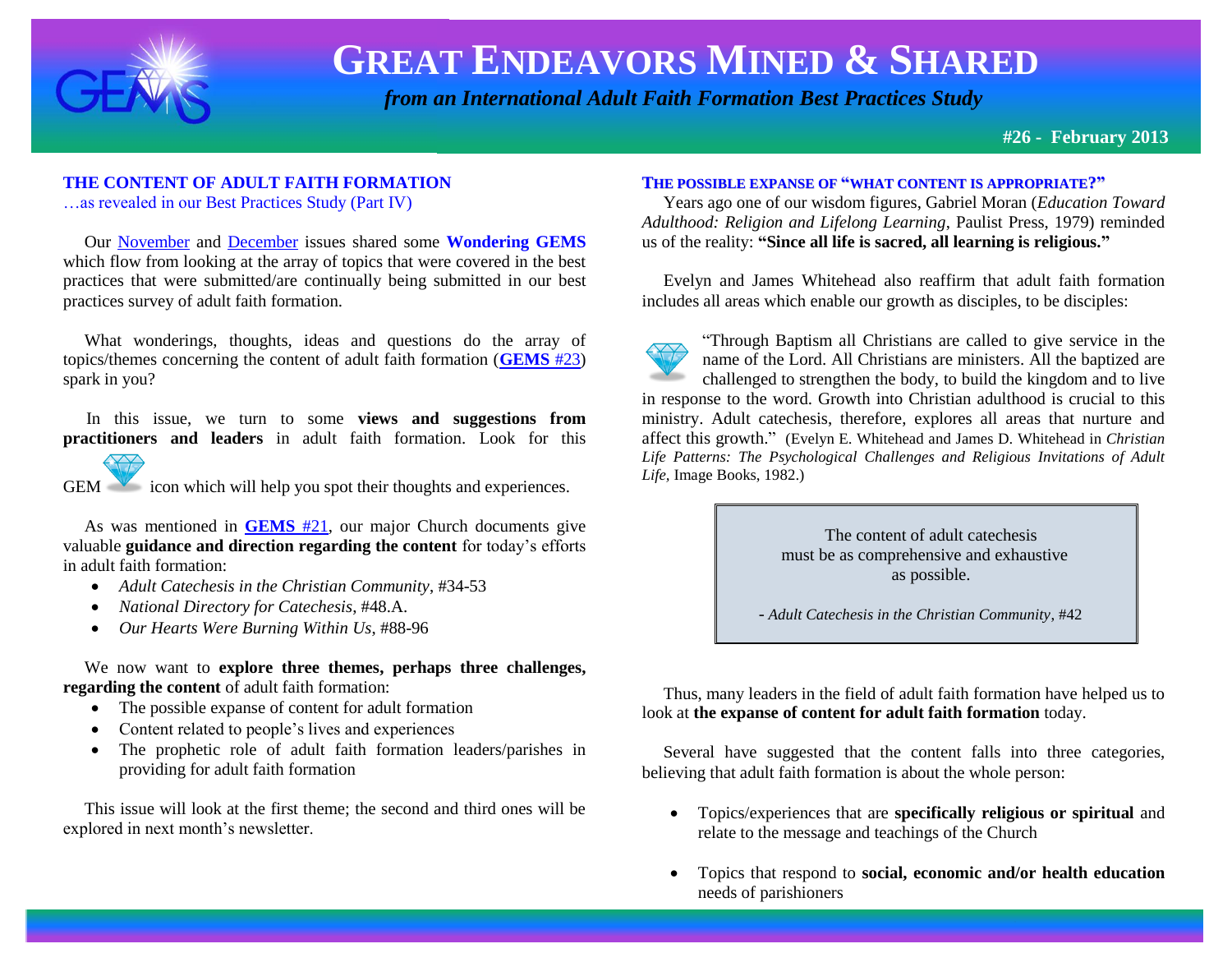Topics/experiences that **build community**

 Some people might say that, since our goal is the religious development of today's adults, the content should only include *explicitly* religious content and topics.

**Wondering GEM:** Does that assume that human development can be compartmentalized, that various aspects of life can be isolated from one another?

 Is this an example of an artificial separation of reality into the sacred and the secular? Who decides? How do we decide?



"Ideally, religion is coextensive with life. The **so-called secular experiences of adults are pregnant with the possibility of religious meaning….**

 When adult religious education concentrates solely on topics perceived as sacred or holy, the implication is that a host of educational needs and interests arising out of daily life are trivial, a sort of second-class reality. What shapes a person's religious response, however, is the totality of his experience and not simply that part of life experience perceived as sacred. Likewise, a person's religious response influences the manner in which he experiences all of life and not just a segment of life designated as sacred." (Leon McKenzie and R. Michael Harton in *The Religious Education of Adults,* Smyth & Helwys, 2002.)

> The Christian knows that every human event – indeed all reality – is marked by the creative activity of God which communicates goodness to all beings…

> > - *General Directory for Catechesis*, #16

### **Wondering GEMS:**

 When we think of life as divided into sacred and secular, are we conveying the idea (sometimes loudly) that religion/faith is only

something we do in church on Sundays?

 Are we promoting a message that says our faith, our following of Jesus, has little to do with our Monday through Saturday everyday life?

 We're challenged to think in more inclusive ways: "Since *all*  experience has the potential for learning, the division between sacred and secular fades away. In viewing life's experiences as God-given, and our capacity to take note and organize those experiences into meaningful frameworks as a gift of grace, our journey of lifelong learning is at every moment a sacred one. Whether the experience and struggle to make meaning of it are painful or joyful, the whole process is sacred. Whether the learning event takes place within a religious context or outside of one, the moment is God-given. **Lifelong learning and the faith journey are one and the same."** (Margaret Fisher Brillinger in *Adult Religious Education: A Journey of Faith Development*, Marie A. Gillen and Maurice C. Taylor, eds., Paulist Press, 1995.)

 Many theorists and "people in the field" concur that **all learning, all life, is sacred and is the content for adult faith formation:**

"Religious learning can occur in educational activities that do not revolve around the study of explicitly religious themes. Adult religious education … may be religious by virtue of the:

- explicit or manifest content of the educational activity
- cultural/psychosocial context in which the activity occurs
- intentionality of the learner
- intentionality of the teacher …

 **Religion, ideally, permeates life**. From this it may be inferred that a program of adult religious education may justifiably embrace topics that are labeled as secular." (Leon McKenzie and R. Michael Harton in *The Religious Education of Adults,* Smyth & Helwys, 2002.)



 "The function of religious bodies is to determine what areas of adult development need special treatment from a religious point of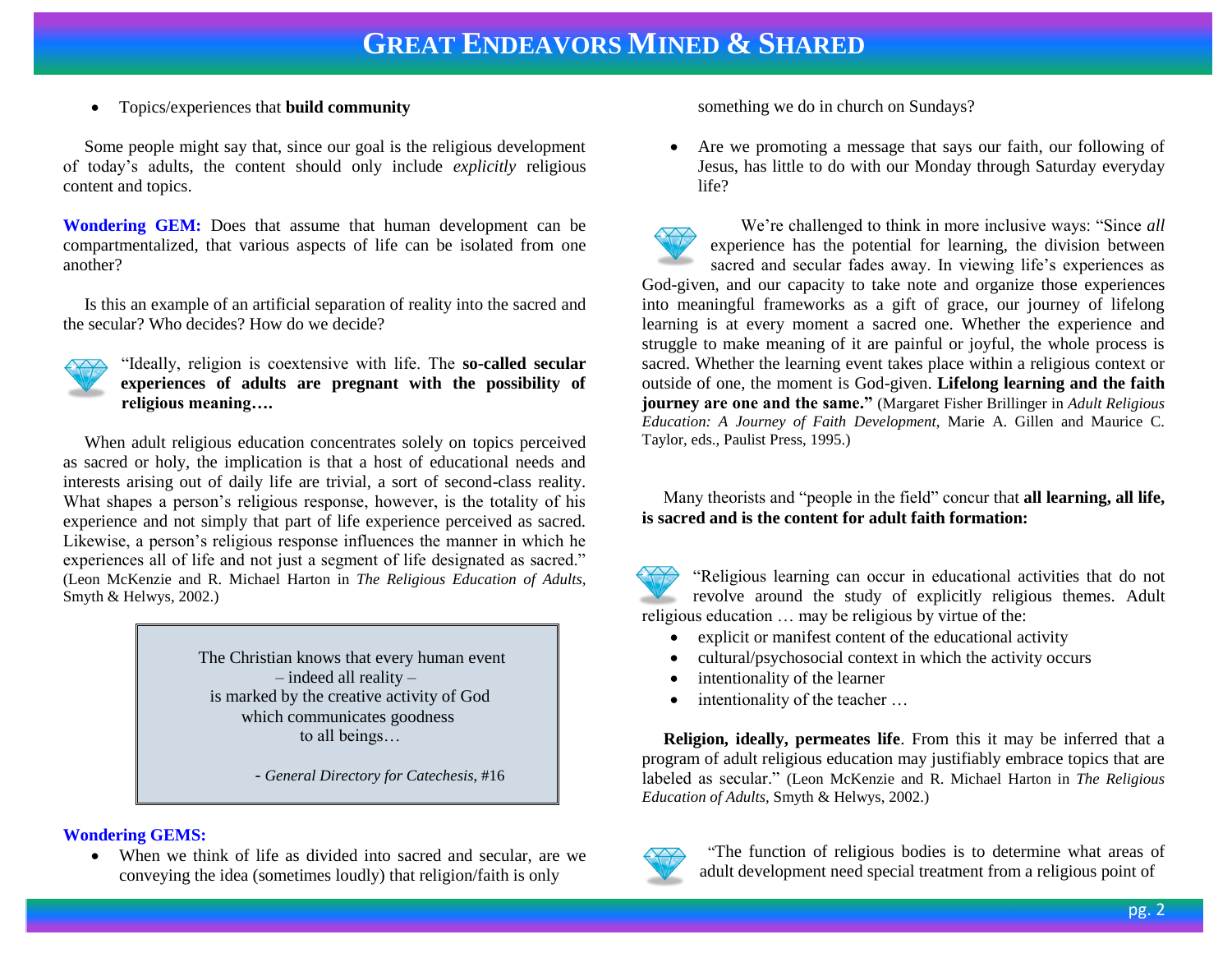### **GREAT ENDEAVORS MINED & SHARED**

view." (John L. Elias in *The Foundations and Practices of Adult Religious Education.* Krieger Publishing, 1982.)



"Solid religious education does not attempt to pour God into the experiences of adult life, but rather to assist the Christian adult in recognizing the holy that has always been active there." (Jeanne Tighe and Karen Szentkeresti in *Rethinking Adult Religious Education: A Practical Parish Guide. Paulist Press, 1986.)*

### **These authors and practitioners are reminding us that adult faith formation, our very life, is about being holy and "whole-ly."**

**Wondering GEM:** For instance, if a parish offers a course in English as a second language for immigrants, with the intent being to help them live fully functioning, productive and meaningful lives, is that not religious, responding to the mandate of the dignity of each human person?

 When a parish explores topics, such as those raised by the [National](http://nifi.org/)  [Issues Forum,](http://nifi.org/) are not the conversations intensive and reflective adult faith formation, by virtue of the cultural/psychosocial context and the intentionality of the learners and the facilitators?

**A GEMS Suggestion:** One current attempt to connect the resources and wisdom of our culture with faith life is **RE-TED** (Religious Education using TED.com videos). This is a faith formation discussion ministry using videos from the huge pool of wisdom found on [TED.com.](http://www.ted.com/)

 (TED is a nonprofit devoted to Ideas Worth Spreading. It started out (in 1984) as a conference bringing together people from three worlds: *Technology, Entertainment, Design***.** Since then its scope has become ever broader. Along with two annual conferences each spring, and the TEDGlobal conference in Edinburgh, UK each summer, TED includes the award-winning TEDTalks video site, the Open Translation Project and TED Conversations, the inspiring TED Fellows and TEDx programs, and the annual TED Prize. [http://www.ted.com/pages/about\)](http://www.ted.com/pages/about)

 While TED videos are not explicitly "religious," the wisdom provided by the experts who are showcased on [Ted.com](http://www.ted.com/) comes ultimately from God through the speakers' talents, expertise, insights learned from personal

experience, and in-depth study. [RE-TED](http://gnmforum.blogspot.com/) uses specially selected TED videos to provide food for Christian thought and spiritual growth, especially providing many discussion/faith-sharing questions to accompany the video.



**Wondering GEM**: What about the power of community, the power of sharing life with one another?

 "Religious meaning can be made available to adults not only through the study of religious themes, but also in the 'lived experience' of being with other adults in a community of learners. Religious meaning can be made available to people whose **everyday needs and interests are addressed in the** *context* **of the parish or local church.** 

 The fruit of such 'lived experience' is not to be classified as some secondarily important meaning. The religious meaning made available to adults *en passant* in, say, a course on backyard gardening may be more profound and powerful than any meaning derived from the discursive study of an expressly religious theme.

 An individual adult may experience the meaning of community and the meaning of agape in a course on financial planning, and not at all experience these meanings in a discursive study of the gospels." (Leon McKenzie and R. Michael Harton in *The Religious Education of Adults,* Smyth & Helwys, 2002.)



"Adults do not grow in faith primarily by learning concepts, but by sharing the life of the Christian community, of which adults are

members who both give and receive from the community." (*Adult Catechesis in the Christian Community*, #28)